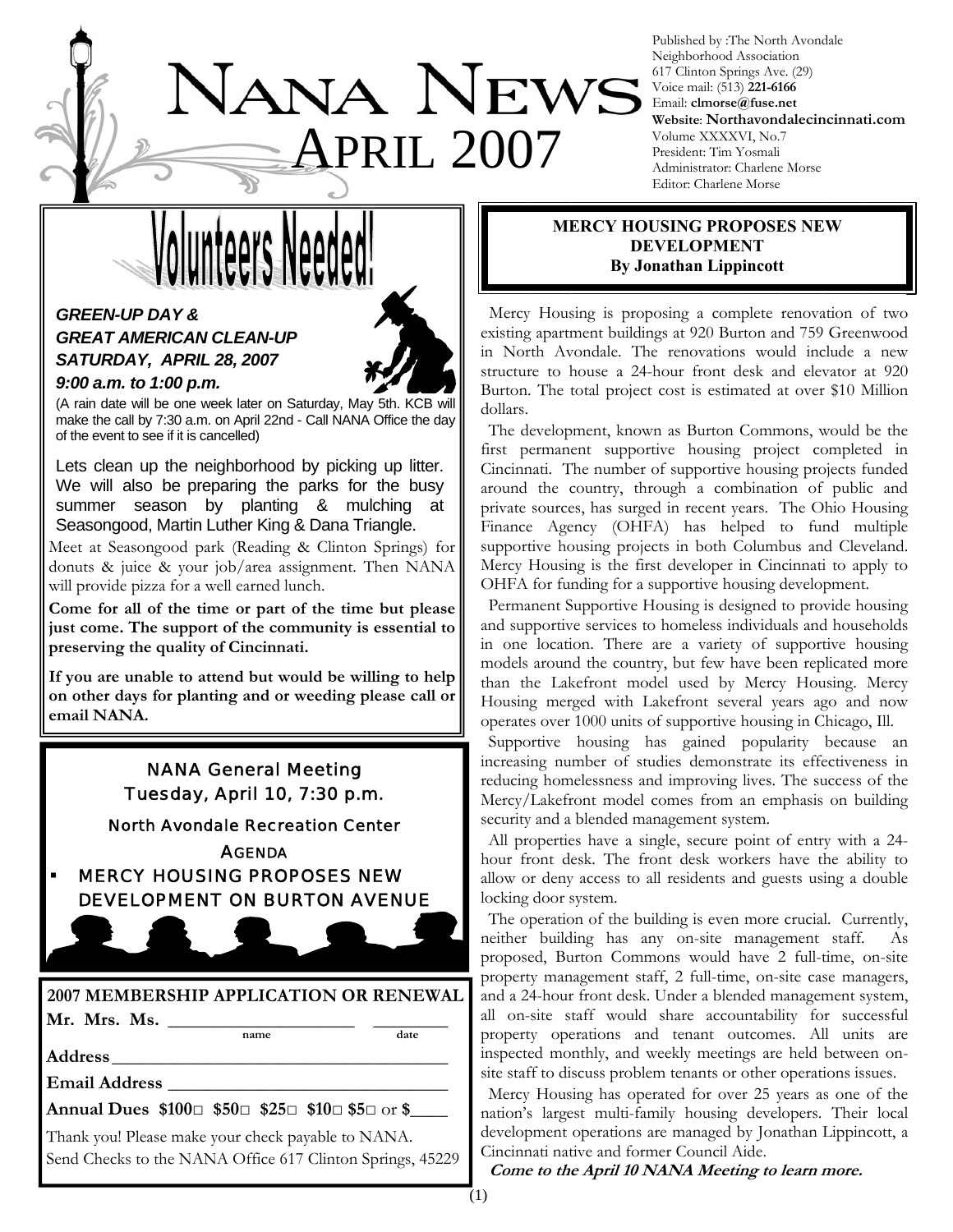

#### **The Education Accountability Committee of Avondale & North Avondale**

Crime is related to a population whose education did not adequately prepare them for

the workforce or a productive future. Academics and behavior of children in our community are affecting our lives. If not dealt with now, we will be dealing with it when they are adults.

- Around the country new ways of thinking in dealing with both have been used in schools. It requires adults to look at the messages they give children, often without realizing it. These programs have succeeded where implemented well. They require thinking in a different way and that is the hardest part. These are some informational websites: www.pbis.org Positive Behavioral Interventions & Support; www.ed.gov/about/offices/list/osers/osep/index.html Office of Special Education Programs; www.air.org/cecp Center for Effective Collaboration and Practice.
- Locally CPS and other schools and districts are attempting to implement these changes. They are sometimes stalled by those unwilling to change their thinking and behavior.. All of us: school staff, especially the leadership team; the parents; families; and the community must be willing to change. The children are responsible to change, but we as adults must set the example of the behavior we want from them. *Pauline Daly*

#### **NORTH AVONDALE MONTESSORI SCHOOL ●363-3900 ● 615 Clinton Springs Ave.●nams.cps-k12.org**

April

- 5 No Pre-K students
- 6 End of 3rd Quarter No students
- 9 13 Spring Break

#### **THE NEW SCHOOL ●281-7999 ● 3 Burton Woods Lane ●www.thenewschool.cc**

In March, The New School hosted its annual Montessori in Motion event and, for the first time, spread it across two days to accommodate all of the family and friends who gathered. Students in Grades 1 through 6 performed songs and dances from around the world, under the direction of TNS Music Teacher Andrea Rosenthal and TNS Dance and Yoga Teacher Jeanne Speier. Singing was inspired by American pop music as well as African and Cuban rhythms and dancing reflected American pop culture, modern dance techniques, and African folk and ceremonial customs. Montessori in Motion give students an opportunity to share with a wider community some of the best of the TNS fine arts program.

#### IN MEMORIAM

**Marcus Blalark**, (Leyman) departed Thursday, March 15, 2007. The long time resident and Marketing Development Manager for Federal Express will be missed.

NEWENENE NEWENEN

#### **Senior Olympic are Coming! April:**

- **12** Thursday, **8 Ball Pool Rack and Roll Billiards** - Western Hills
- **17** Tuesday, **Shuffleboard** Evendale Rec Center
- **21** Saturday, **Basketball** College Hill Center
- **27** Friday, **Softball** Farwick Fields Miamitown
- **28** Saturday, **Cycling** Mt Airy Forest
- **29** Sunday, **Volleyball** GE P ark

**May:**

- **2** Wednesday, **Golf** Glenview Golf Course
- **6** Sunday, **Swimming** Mason Community Center
- **8** Tuesday, **Horseshoes** Moose Lodge #2, Colerain Ave
- **12** Saturday, **Cycling** Mt. Airy Forest
- **19** Saturday, **Track & Field** LaSalle High School

Call Dina Hanks, S. W. Ohio Senior Olympics Coordinator,

Office 513-421-5222, Seniorolympics@cincinnati-oh.gov

#### **HIRSCH CENTER ● 751-3393**

**● 3630 Reading Road ●**Hirsch@cincinnati-oh.gov Must have a membership to part-take in programs.

#### **Three on Three Basketball: Youth**

- ▪Thursday nights Teens 5 p.m. 7 p.m.
- ▪Wednesday Adults 7 p.m. 9 p.m.

#### **NORTH AVONDALE ● 961-1584● 617 Clinton Springs**  northavondale@cincinnati-oh.gov

**Friday, April 6 -Day Camp** \$15 for the day 7am -6pm (we will be attending the Fish Fest at Burnet Woods.)

**Friday, April 6 -Fish Fest at Burnet Woods** pond free to all who attend. 10am -1pm FREE LUNCH!!!!!!!!!!!

**Monday, April 9-13** -**Spring Break Camp** 7am-6pm \$75 a wk. **Friday May 4** - **Art Show** 6pm -7:30pm Come and see what has been done at the center lately. Free Event

**Wednesday, May 9 - Kindergarten Talent Show** 4pm You just cannot miss these cuties!!!!

**Summer Day Camp Registration Is Ongoing**

#### YOUR NEIGHBORHOODS

- [A **Welcome Party** was held at the **Darren & Michelle**  Baxter home on March 17<sup>th</sup>. New neighbors from Burton Woods, Leyman, Clinton Springs & Red Bud were welcomed by about 100 neighbors of both adults and children. Special thanks to: **Grace Hill, Julia Wadiah, Colleen Daly** for food;. **Grace and Michelle** for organizing the event; and the **Baxters** for hosting it. Thank you to everyone for coming, and bringing nice gifts and an abundance of wine.
	- [**Mary Piper** (Avondale) is busy again volunteering and she could use your help. Volunteer's are needed Saturday, May 12th, for the **Cincinnati Preservation Association's Spring House Tour in East Walnut Hills**. Volunteers can work either the first shift, 12:45 - 3, or 2:45 - 5, and will receive a complimentary ticket to visit the six homes on the tour. To volunteer, call CPA at 721-4506.

(2) **2nd Annual CPOP Summit:** Saturday, April 21st from 9:00 a.m. – 3:00 p.m. Focus will be on strategies to reduce neighborhood crime and gun violence, including the CeaseFire model. **FREE** and will take place at Crossroads Community Church, located at Madison & Ridge Roads. RSVPto Tracey Wilson at **twilson@gcul.org** or 559 - 5450.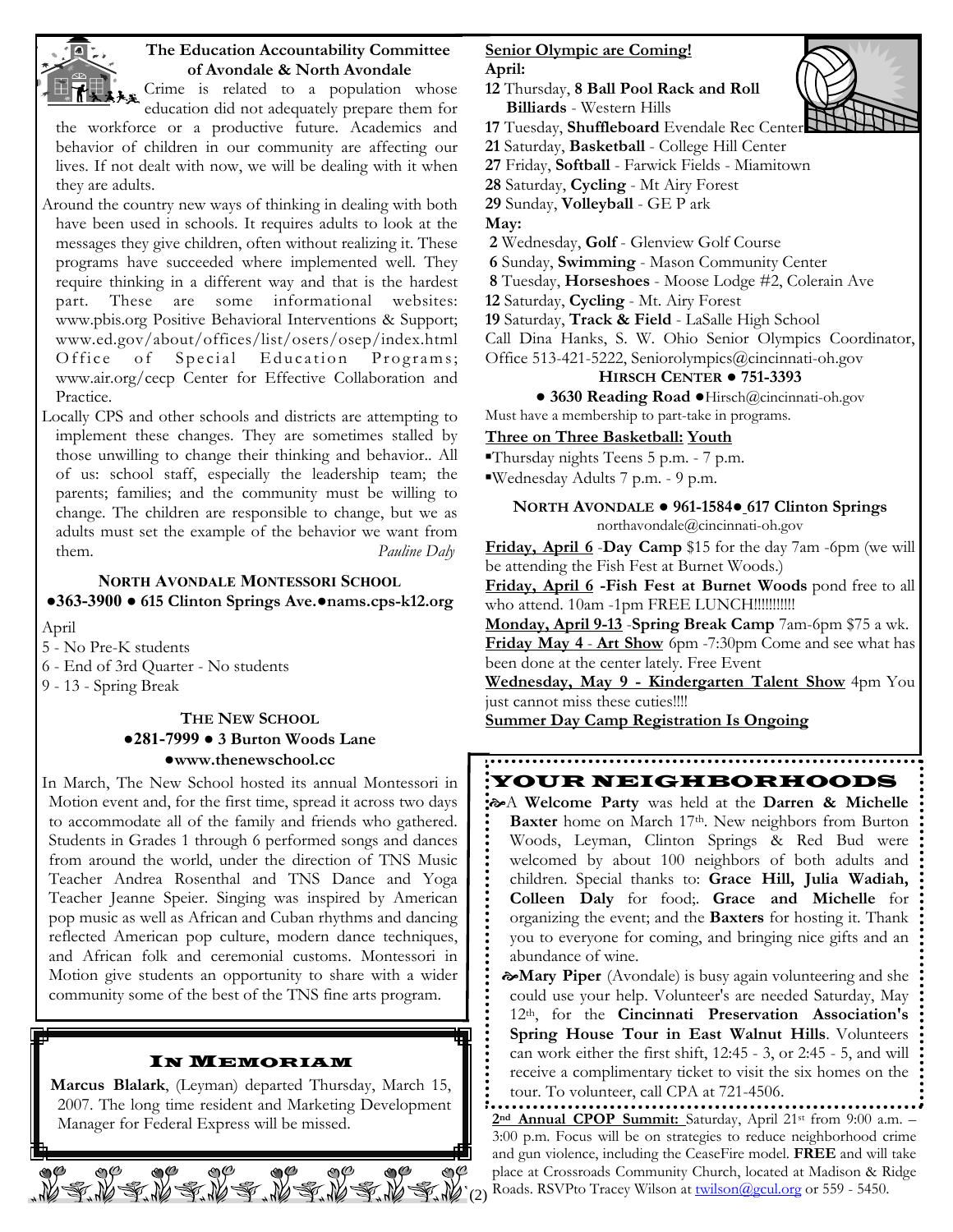#### **ANSWERS TO OUR QUESTIONS CONCERNING THE FUTURE OF NORTH AVONDALE SCHOOL**

- Questions: **□Why has the plan to renovate been changed to** replace the present building? **▫**What are the present deficiencies that need to be corrected? **▫**Has consideration been given to the historic significance and architectural uniqueness of the present structure?
- **Existing Building Statistics** ▪Constructed in 1949 37,935 SF;  $1953 - 4,660$  SF; and  $1976 - 16,776$  SF  $\blacksquare$ 2 stories total of 59, 371 SF ▪22 classrooms ▪7 acres ▪33 school parking spaces ▪Media Center 2400 SF ▪Dining Room 1670 SF, Kitchen 471 SF ▪No gym
- **Reno vs. Replace •Provides** the best long term solution ▪Accessibility ▪Efficiency ▪Allows full consideration to maximum benefits of the site.
- **Present Deficiencies** ▪Accessibility, Formal vs. Functional Entrance **Lacks** customer friendly entrance *School needs* its own gym ▪Inadequate parking ▪Small dining room and kitchen •Steam boilers
- **Historic Significance** ▪Art Moderne style ▪Community engagement ▪Only CPS building from the late 1940's ▪Exposed structure difficult to maintain ▪Not listed or considered eligible for the National Register of Historic Places.
- **Questions**: **▫**Where will the students in the present Montessori program be relocated while the school is replaced? **▫**How long will this take?
- **Swing Space** ▪Current plan is to move North Avondale to Burton after South Avondale and Burton consolidated in the new South Avondale Summer 08. ▪Design takes 15 months and construction to take 18 months. Assuming we start design in April, project bids summer 08, construction complete summer 2010.
- **Questions**: **▫**Will having a new building improve the academic quality of the school? **▫**Has consideration been given to how disruptions will affect the present Montessori program and neighborhood?
- **Academic Performance Feaching** and learning is accomplished by great teachers sometimes in a less than supportive environment A new or renovated building supports good teaching **·CPS** will make reasonable accommodation for Montessori in swing space.
- **Disruption to the Community** ▪Similar to Bond Hill, the project will be designed to allow the Recreation Center to stay open during construction.  $\blacksquare$  will minimize disruption to the ball fields but if disturbed, they will be restored or replaced. ▪Construction Manager works hard to contain dust and dirt on the streets.  $\blacksquare$ Updates provided during the job.
- **Question**: **▫**What will happen to the Recreation Center, the gym, the multi-purpose room, the tennis courts, the ball fields, the nature trails, and the Sgt. Sam Kessler Memorial entrance? They will all stay, we may have to replace the multi-purpose room, the new school should have a direct connection to the center.
- **Question:**  $\sqrt{a}$ **What will happen to the bond money since the** plan has been revised from 66 to 51 schools? ▪If the board approves proceeding with segment 3, the construction manager estimates that \$50-60 million will be left to return.

#### **CRACK DOWN By Michelle Baxter**

 On January 1, 2007 the **Chronic Nuisance Premises Ordinance** went into effect. Its purpose is to make property owners accountable for activity related to drugs, disorder and violence occurring in their buildings. It will target the properties that are a blight for the entire neighborhood. Most importantly, these chronic nuisances frighten law abiding residents, discourage reinvestment, and consume the work load of the District 4 Police Department and other City Services. Cincinnati has adopted a simple legal and fair process to give landlord owners the opportunity to work proactively to abate nuisances, civil and criminal penalties. This new ordinance is already sending a powerful message to property owners that state, "If you do NOT take action to try to stop these nuisances, then you and NOT the taxpayers will pay the cost of the city resources used to respond to your building."

 There are over 25 nuisances including but not limited to loud noises, public gaming, discharging a firearm, assault, disrupting the public services, drug sale or use, curfew violation, prostitution and animals that disturb the peace. For more information, please review the Cincinnati Municipal Code Chapter 761 - http://rcc.org/council/pages/-3667-/ The Chronic Nuisance Ordinance are multi-family dwellings that either have 3 or more calls of service (CFS) in a month for nuisance activities or exceed the annual average calls for all properties within specific categories established by the Hamilton County Auditor's Office. It is the responsibility of North Avondale Neighborhood Association and the Cincinnati Police Department (District 4) to notify the owner and request a course of action to stop nuisance activity from continuing. If there is no response or the plan is not followed, the owner will be billed for the cost of future CPD services related to responding to nuisance activities on the premises.

 There are three vital steps to this process, the initial notice letter, the billing notice letter and the civil and criminal citations. **The Initial Notice Letter** is where the North Avondale Landlord Accountability Action Team/ CPD **collaboratively** work together to request a meeting and written plan for nuisance abatement. **The Billing Notice Letter** will contain a description of the nuisance activity or activities which the owner is being billed, including the dates of the activities. **The Civil and Criminal Citations** will be imposed based on the number of bills enforcement sent to a premises owner for specific premises within a two year period. This period will begin with the date of the nuisance activity that is the subject of the first bill enforcement. After a premises owner has been billed on three or more separate dates within a two year period for a specific premises an officer will issue a civil citation to the premises owner as follows:

Fourth bill  $=$  a civil citation of \$250.00 will be imposed.

Fifth bill  $=$  a civil citation of \$500.00 will be imposed.

Sixth bill  $=$  a civil citation of \$750.00 will be imposed.